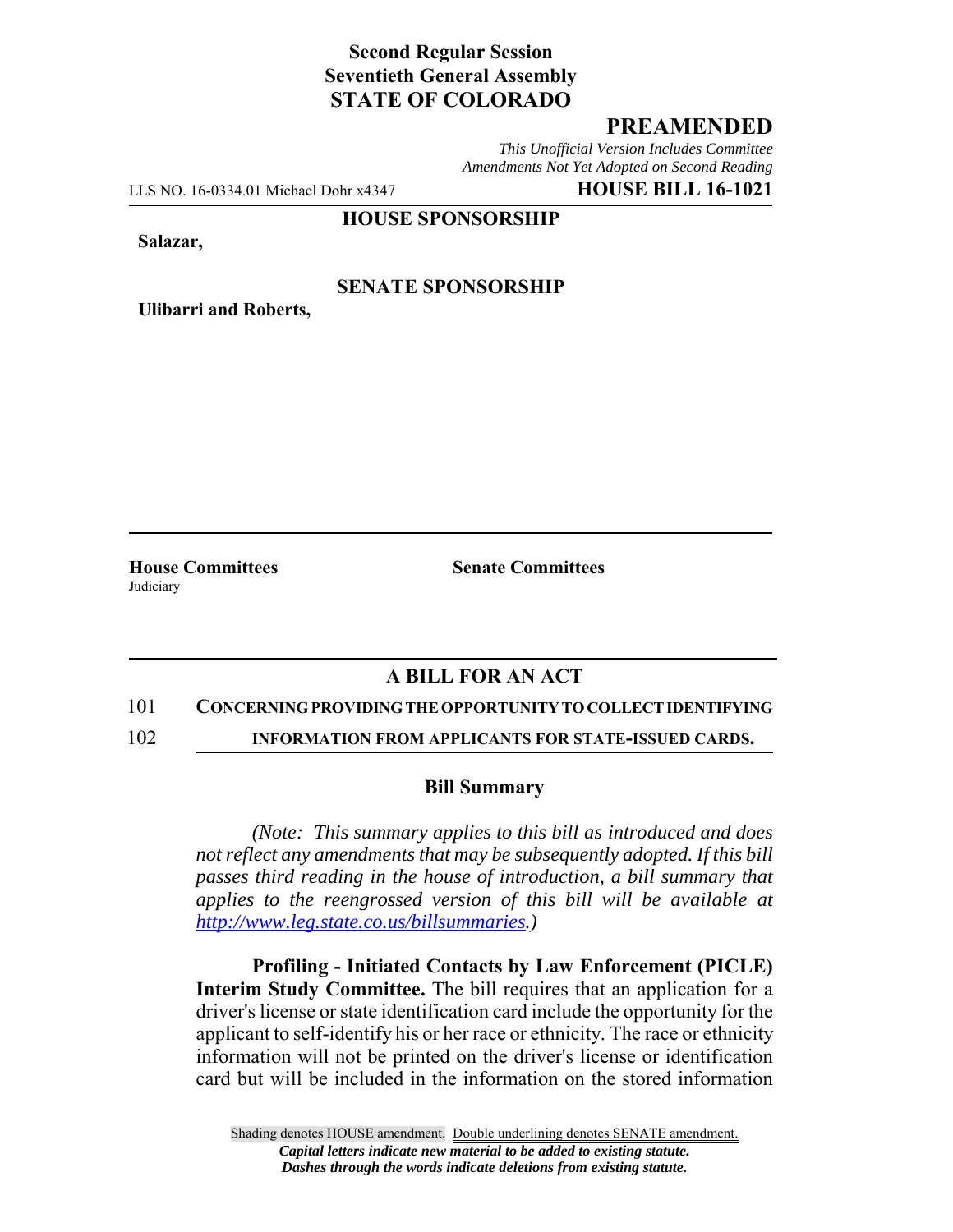magnetic strip on the card. A law enforcement officer will be able to access the information when he or she swipes the driver's license or identification card.

*Be it enacted by the General Assembly of the State of Colorado:*

 **SECTION 1.** In Colorado Revised Statutes, 42-2-107, **amend** (2) (a) as follows: **42-2-107. Application for license or instruction permit - anatomical gifts - donations to Emily Maureen Ellen Keyes organ and tissue donation awareness fund - legislative declaration - rules - repeal.** (2) (a) (I) Every application shall state the full name, date of birth, sex, and residence address of the applicant; briefly describe the applicant; be signed by the applicant with such applicant's usual signature; have affixed thereon the applicant's fingerprint; and state whether the licensee has ever been licensed as a minor driver or driver 12 and, if so, when and by what state or country and whether any such license has ever been denied, suspended, or revoked, the reasons therefor, and the date thereof. These statements shall be verified by the applicant's signature thereon.

 (II) IN ADDITION TO THE INFORMATION REQUIRED BY SUBPARAGRAPH (I) OF THIS PARAGRAPH (a), EVERY APPLICATION SHALL INCLUDE THE OPPORTUNITY FOR THE APPLICANT TO SELF-IDENTIFY HIS OR HER RACE OR ETHNICITY. THE RACE OR ETHNICITY INFORMATION THAT MAY BE IDENTIFIED ON THE APPLICATION SHALL NOT BE PRINTED ON THE DRIVER'S LICENSE BUT SHALL BE MAINTAINED IN THE STORED 22 INFORMATION AS DEFINED BY SECTION 42-2-114 (1) (b).

 **SECTION 2.** In Colorado Revised Statutes, 42-2-114, **amend** (1) 24 (b) (I) as follows: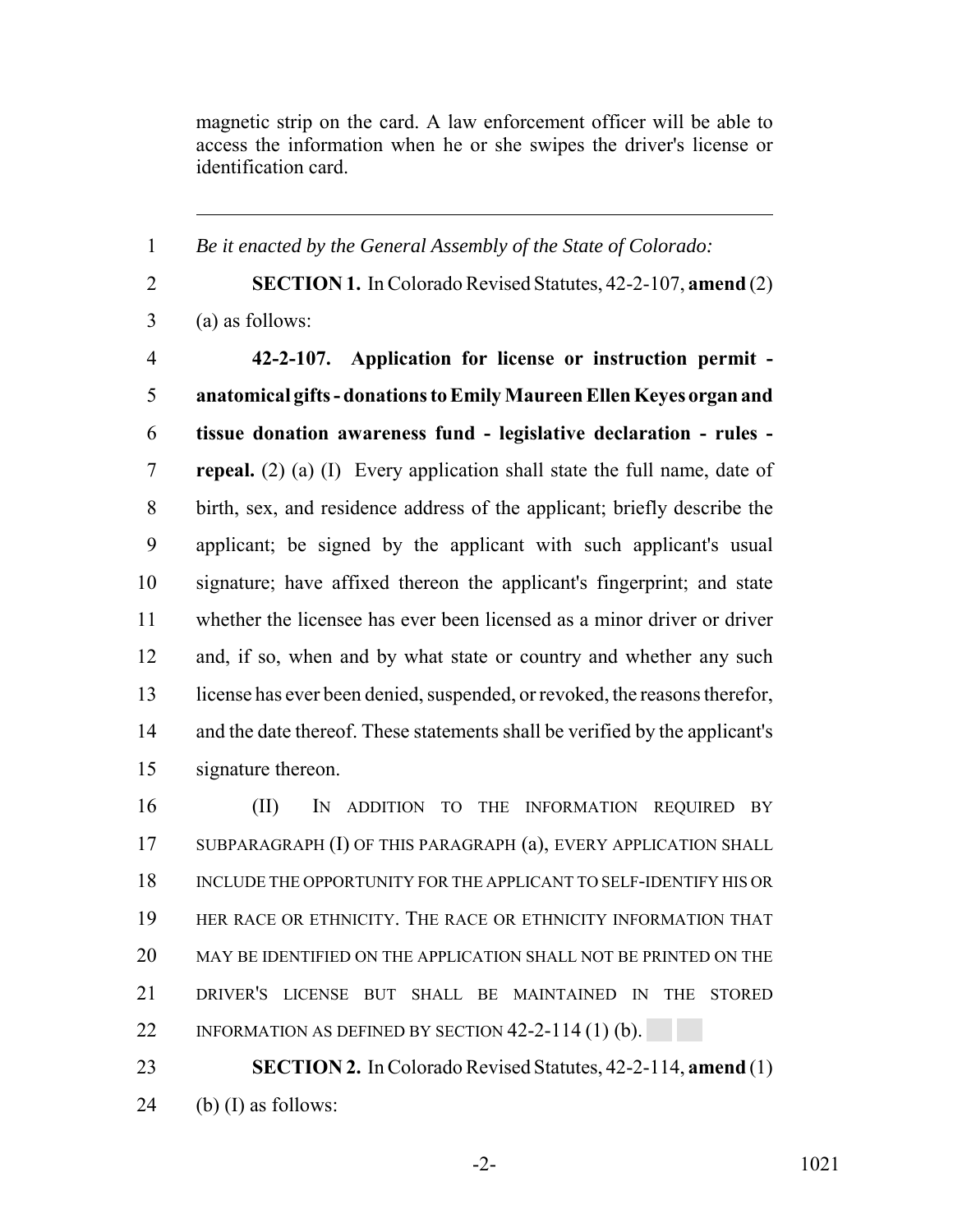**42-2-114. License issued - fees - rules - repeal.** (1) (b) (I) In the event the department issues a driver's license that contains stored information, such license may include only the information that is specifically referenced in paragraph (a) of this subsection (1) and that appears in printed form on the face of the license issued by the department to the licensee AND ANY RACE OR ETHNICITY INFORMATION IDENTIFIED ON THE APPLICATION PURSUANT TO SECTION 42-2-107 (2) (a) (II); except that such stored information shall not include the licensee's social security number.

 **SECTION 3.** In Colorado Revised Statutes, 42-2-302, **add** (1) (a) (VI) as follows:

 **42-2-302. Department may or shall issue - limitations - rules.** (1) (a) (VI) EVERY APPLICATION SHALL INCLUDE THE OPPORTUNITY FOR THE APPLICANT TO SELF-IDENTIFY HIS OR HER RACE OR ETHNICITY. THE RACE OR ETHNICITY INFORMATION THAT MAY BE IDENTIFIED ON THE APPLICATION SHALL NOT BE PRINTED ON THE IDENTIFICATION CARD BUT 17 SHALL BE MAINTAINED IN THE STORED INFORMATION AS DEFINED BY SECTION 42-2-303 (1) (b) (II).

 **SECTION 4.** In Colorado Revised Statutes, 42-2-303, **amend** (1) 20 (b) (I) as follows:

 **42-2-303. Contents of identification card.** (1) (b) (I) In the event the department issues an identification card that contains stored information, such card may include only the information that is specifically referenced in paragraph (a) of this subsection (1), and that appears in printed form on the face of the card issued by the department 26 to the registrant AND ANY RACE OR ETHNICITY INFORMATION IDENTIFIED 27 ON AN APPLICATION PURSUANT TO SECTION 42-2-302 (1) (a) (VI); except